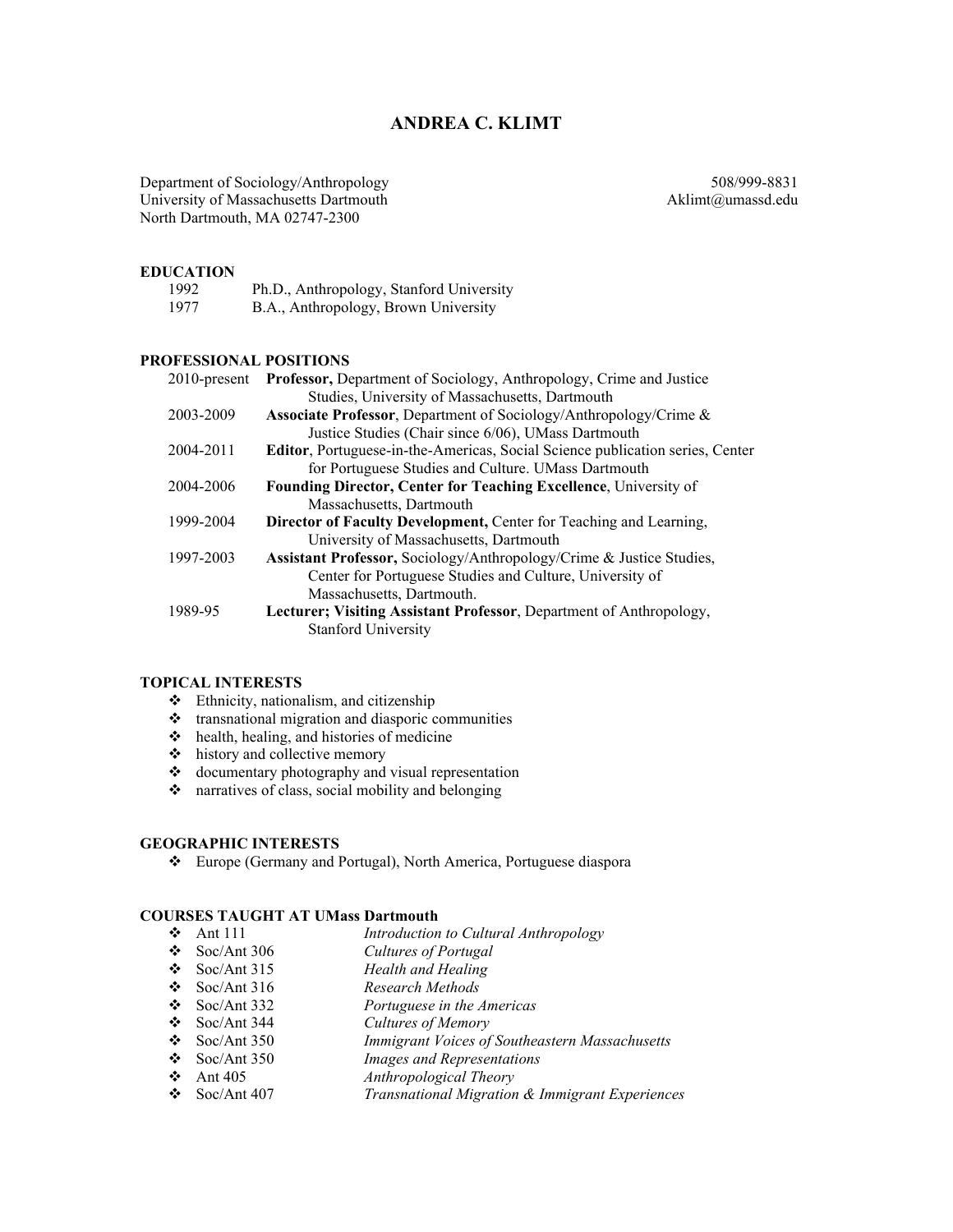### **PUBLICATIONS – Articles and book chapters**

- "Divergent Trajectories: Identity and Community among Portuguese in Germany and the US." *Portuguese Studies Review* Winter 2006/7 (published in 2009), 14(2): 211-240, (Simultaneous publication IN *Community, Culture, and the Makings of Identity: Portuguese-American Communities along the Eastern Seaboard*. Kimberly DaCosta Holton and Andrea Klimt (eds). *Portuguese-in-the-Americas* series, Center for Portuguese Culture and Society, University of Massachusetts Dartmouth, 95-123, 2009.)
- "Introduction: Lusophone Studies in the US" co-authored with Kimberly DaCosta Holton, in *Community, Culture, and the Makings of Identity: Portuguese-Americans along the Eastern Seaboard,* Kimberly DaCosta Holton and Andrea Klimt (eds), Center for Portuguese Culture and Society, University of Massachusetts Dartmouth, 9-23, 2009.
- "Introduction: The Politics of Folk Culture in the Lusophone World." Co-authored with João Leal, *Etnográfica* IX(1), 2005, 5-17.
- "Performing Portugueseness in Germany." *Etnográfica* IX(1), 2005, 103-121
- "New Directions and Future Possibilities: Understanding the Portuguese Immigrant Story." IN *In Pursuit of their Dreams: A History of Azorean Immigration to the United States*, Jerry Williams, Center for Portuguese Studies and Culture, UMD, 2005*, xiii-xxxii*..
- "Trajectórias Divergentes: os portugeses em França e na Alemanha*.*" *Ler História,* 46, 2004, 85- 107.
- "Do National Narratives Matter? Trajectories of the Portuguese in France and Germany*.*"IN *European Encounters, 1945-2000: Migrants, Migration, and European Societies since 1945,*  Rainer Ohlinger, Karen Schöenwälder, TriadafilosTriadafilopoulos (eds), Aldershot: Ashgate, pp. 255-278, 2003.
- "Argument across the Portuguese-Speaking World: A Discursive Approach to Diaspora*.*"Coauthored with Stephen Lubkemann, *Diaspora: a journal of transnational studies,* Fall 2002, 145-162.
- "Arguments about Authenticity: Representations of National Selves by the Portuguese in Germany*.*" *Vozes do Povo: A Folclorização em Portugal.* Salwa El-Shawan Castelo Branco and Jorge Freitas Branco (eds.) Celta Editora, Ltd, 2003, 521-530.
- "Transnational Identities: Being Portuguese in Hamburg, Germany" [*Transnationale Zugehoerigkeit: Portugiesen in Hamburg*], IN *Fremd sein in europäische Grosstädten*, Angelika Eder (ed), Forschungsstelle für Zeitgeschichte in Hamburg, 2003. 1-23*.*
- "Investigating Portugueseness: Reflections on Recent Ethnographic Approaches." *Diaspora: a journal of transnational studies,* Fall 2002, 277-293.
- "The Myth of *Heimkehrillusion,*" *German Society and Politics* 20(2) 2002, 115-147.
- "European Spaces: Portuguese migrants' notions of Home and Belonging*.*" *Diaspora, A Journal of Transnational Studies.* 9(2) 2000, 259-285.
- "Emigrantes: estratégias, identidades e repreentações" *Ler História,* 39, 2000, 153-185.
- "Enacting National Selves: Authenticity, Adventure, and Disaffection in the Portuguese Diaspora." *Identities, Global Studies in Culture and Power,* 6(4), pp. 513-550, 1999.

## **PUBLICATIONS – Edited volumes, guest-edited journals, publication series editor**

- *Azorean Identity in Brazil and the United States: Arguments about Identity, Culture and Transnational Connections* by João Leal, 2010. Edited by Andrea Klimt, Social Science editor, Portuguese-in-the-Americas series, Center for Portuguese Studies and Culture, UMass Dartmouth.
- *Community, Culture, and the Makings of Identity: Portuguese-American Communities along the Eastern Seaboard.* Kimberly DaCosta Holton & Andrea Klimt (eds.). *Portuguese-in-the-Americas* series, Center for Portuguese Culture and Society, University of Massachusetts Dartmouth, 2009.
- *The Politics of Folk Culture.* Special volume of *Etnográfica* IX(1), Andrea Klimt & João Leal (eds.), 2005.
- *In Pursuit of their Dreams: A History of Azorean Immigration to the United States* by Jerry Williams, 2005. Edited by Andrea Klimt, Social Science editor Portuguese-in-the-Americas series, Center for Portuguese Studies and Culture, UMass Dartmouth. Republished in 2007.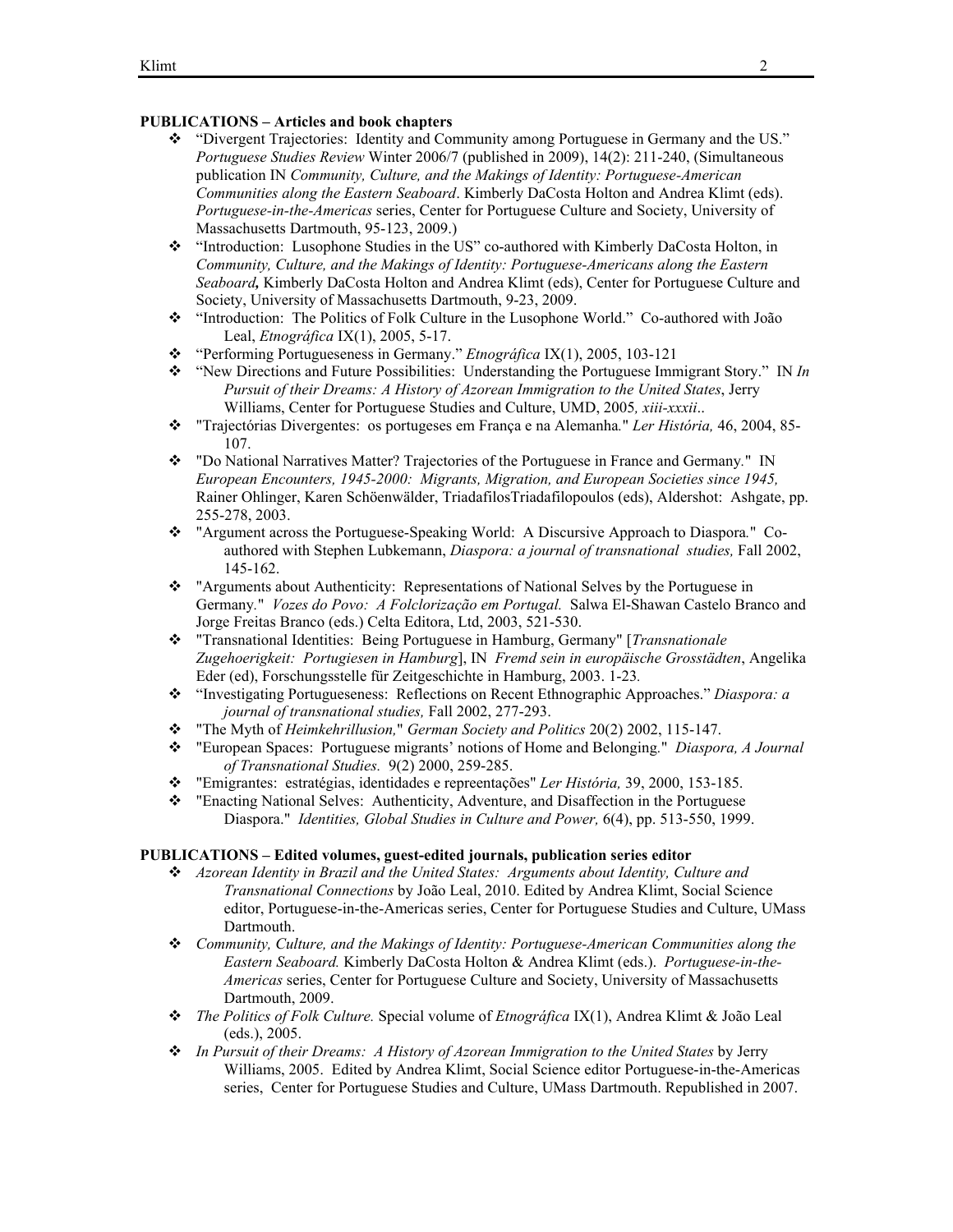*Arguments across the Portuguese-speaking World,* special volume of *Diaspora: a journal of transnational studies*, Andrea Klimt & Stephen Lubkemann (eds.) Fall 2002.

## **WORK IN PROGRESS**

 *Dreams and Realities: Life Trajectories in a New England Town,* 2009-present*.* The project explores interconnections between class and social mobility, ethnicity and immigration, notions of community and belonging, and economic decline and displacement.

## **ORGANIZER – Academic conferences, panels, lecture series**

- **Conference Co-organizer,** *The Politics of Folk Culture* with João Leal (Universidade Nova), Lisbon, March 2004.
- **Lecture series Organizer,** *Portuguese in the Americas***,** 2002/03. University of Massachusetts Dartmouth.
- **Panel Co-organizer,** *Debating Europe: Questioning Culture, Place, and History in the New Century,* American Anthropological Association Meetings in New Orleans, November 2002.
- **Conference Co-organizer**, *History, Migration, Anthropology: New Perspectives on European Migration and Migration History,* Third Workshop on Contemporary European Migration History, Erfurt, Germany, November 2002.
- **Conference Co-organizer**, *Race, Culture, Nation: Arguments across the Portuguese-Speaking World,* April 6-8, 2001, University of Massachusetts Dartmouth & Brown University.
- **Lecture series Organizer on** *Portuguese-American Politics and Culture*, University of Massachusetts, Dartmouth, Fall 1997.
- **Panel Organizer and Chair,** *Bodies in Motion, Identities in Place: Cultural Politics in the Portuguese-Speaking World,* American Anthropology Association Meetings, Chicago, November 1999.
- **Panel Organizer and Chair,** *The Frontiers of Europe: Arguments about Portugal's Membership in the European Union*, Mediterranean Studies Meetings on *Discovery, New Frontiers, and Expansion in the Luso-Hispanic World,* in Lisbon, May 1998.

## **REVIEWS**

- *Portuguese Women in Toronto: Gender, Immigration, and Nationalism* by Wenona Giles, *Labour/Le Travail*, Fall 2003.
- *D'Albuquerque's Children: Performing Tradition in Malaysia's Portuguese Settlement* by Margaret Sarkissian, *Etnográfica,* Fall 2003, 230-232*.*
- *Portuguese Spinner: An American Story Stories of History, Culture, and Life from Portuguese-Americans in Southeastern New England. Portuguese Studies Review,*7(2), 1999: 182-184.
- *Lugares de Aqui, actas do Seminário "Terrenos Portugueses." Portuguese Literary and Cultural Studies Journal*, Fall 1998: 173-176.

## **PRESENTATIONS**

- Discussant and Chair, panel on *Beyond the Text: Landscapes of Colonial Memory in the Portuguese-Speaking World,* Seventh European Social Science History Conference, Lisbon, February  $26^{\text{th}}$ -March  $1^{\text{st}}$ , 2008.
- Discussant & Chair, *Beyond the Text: Landscapes of Colonial Memory in the Portuguesespeaking World,* Seventh European Social Science History Conference, Lisbon, Portugal, February  $26^{\text{th}}$ -March  $1^{\text{st}}$ , 2008.
- Discussant & Chair, *Breaking the Geography of Postcoloniality*, American Anthropological Association Meetings, Washington DC, November 2005.
- *Performing Portugueseness in German Spaces,* "The Politics of Folk Culture, Lisbon, March 12- 13, 2004.
- *Authenticating Portuguesness: Struggles over Cultural Authority within Ethnographic Museums,*  American Portuguese Studies Association, Amherst, MA, November 6-8, 2002.